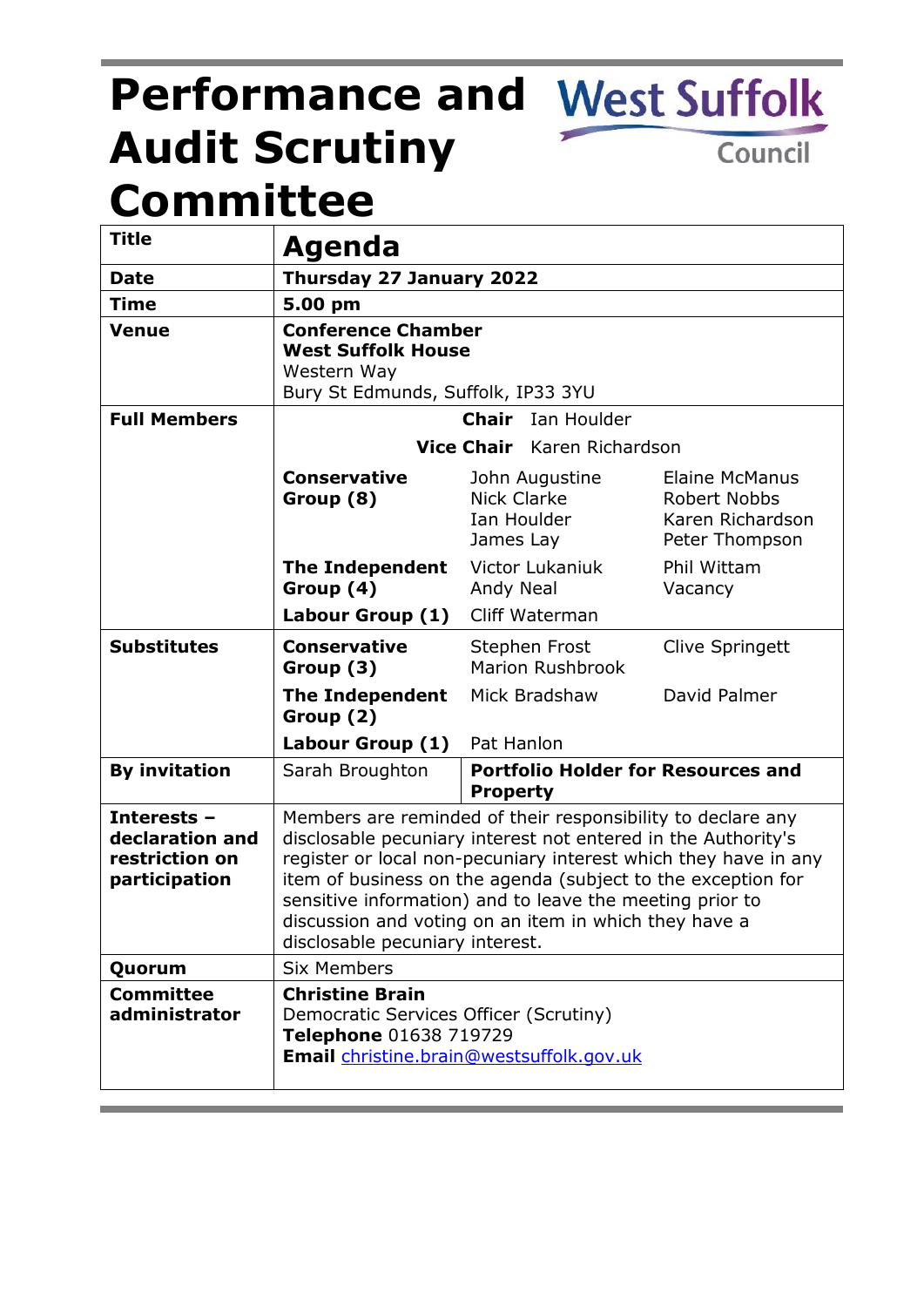## **Public information**



Council

| Venue                               | <b>Conference Chamber</b>                                                                                                                                                                                                                                                                                                                                                                                                                                                                                   |  |  |
|-------------------------------------|-------------------------------------------------------------------------------------------------------------------------------------------------------------------------------------------------------------------------------------------------------------------------------------------------------------------------------------------------------------------------------------------------------------------------------------------------------------------------------------------------------------|--|--|
|                                     | <b>West Suffolk House</b>                                                                                                                                                                                                                                                                                                                                                                                                                                                                                   |  |  |
|                                     | Western Way                                                                                                                                                                                                                                                                                                                                                                                                                                                                                                 |  |  |
|                                     | Bury St Edmunds, Suffolk, IP33 3YU                                                                                                                                                                                                                                                                                                                                                                                                                                                                          |  |  |
| <b>Contact</b>                      | Telephone: 01638 719729                                                                                                                                                                                                                                                                                                                                                                                                                                                                                     |  |  |
| information                         | Email: democratic.services@westsuffolk.gov.uk                                                                                                                                                                                                                                                                                                                                                                                                                                                               |  |  |
|                                     | Website: www.westsuffolk.gov.uk                                                                                                                                                                                                                                                                                                                                                                                                                                                                             |  |  |
|                                     |                                                                                                                                                                                                                                                                                                                                                                                                                                                                                                             |  |  |
| <b>Access to</b>                    | The agenda and reports will be available to view at least five                                                                                                                                                                                                                                                                                                                                                                                                                                              |  |  |
| agenda and                          | clear days before the meeting on our website.                                                                                                                                                                                                                                                                                                                                                                                                                                                               |  |  |
| reports before                      |                                                                                                                                                                                                                                                                                                                                                                                                                                                                                                             |  |  |
| the meeting<br><b>Attendance at</b> |                                                                                                                                                                                                                                                                                                                                                                                                                                                                                                             |  |  |
| meetings                            | This meeting is being held in person in order to comply with the<br>Local Government Act 1972.                                                                                                                                                                                                                                                                                                                                                                                                              |  |  |
|                                     |                                                                                                                                                                                                                                                                                                                                                                                                                                                                                                             |  |  |
|                                     | Measures have been applied to ensure the health and safety for<br>all persons present at meetings.                                                                                                                                                                                                                                                                                                                                                                                                          |  |  |
|                                     | We may also be required to restrict the number of members of<br>the public able to attend in accordance with the room capacity.                                                                                                                                                                                                                                                                                                                                                                             |  |  |
|                                     |                                                                                                                                                                                                                                                                                                                                                                                                                                                                                                             |  |  |
|                                     | If you consider it necessary for you to attend, please let<br>Democratic Services know in advance of the meeting so they<br>can endeavour to accommodate you and advise you of the<br>necessary health and safety precautions that apply to the<br>meeting. For further information about the venue, please visit<br>http://www.westsuffolk.gov.uk/contact-us.cfm                                                                                                                                           |  |  |
| <b>Public</b><br>participation      | Members of the public who live or work in the district are<br>welcome to speak and may ask one question or make a<br>statement of not more than three minutes duration relating to<br>items to be discussed in Part 1 of the agenda only.                                                                                                                                                                                                                                                                   |  |  |
|                                     | If a question is asked and answered within three minutes, the<br>person who asked the question may ask a supplementary<br>question that arises from the reply.<br>The Constitution allows that a person who wishes to speak must<br>register at least 15 minutes before the time the meeting is<br>scheduled to start.<br>In accordance with government guidance, the Council has<br>developed general protocols on operating buildings safely in<br>order to reduce the risk of the spread of coronavirus. |  |  |
|                                     |                                                                                                                                                                                                                                                                                                                                                                                                                                                                                                             |  |  |
|                                     |                                                                                                                                                                                                                                                                                                                                                                                                                                                                                                             |  |  |
|                                     | We would therefore strongly urge anyone who wishes to<br>register to speak to notify Democratic Services by 9am<br>on the day of the meeting so that advice can be given on<br>the arrangements in place.                                                                                                                                                                                                                                                                                                   |  |  |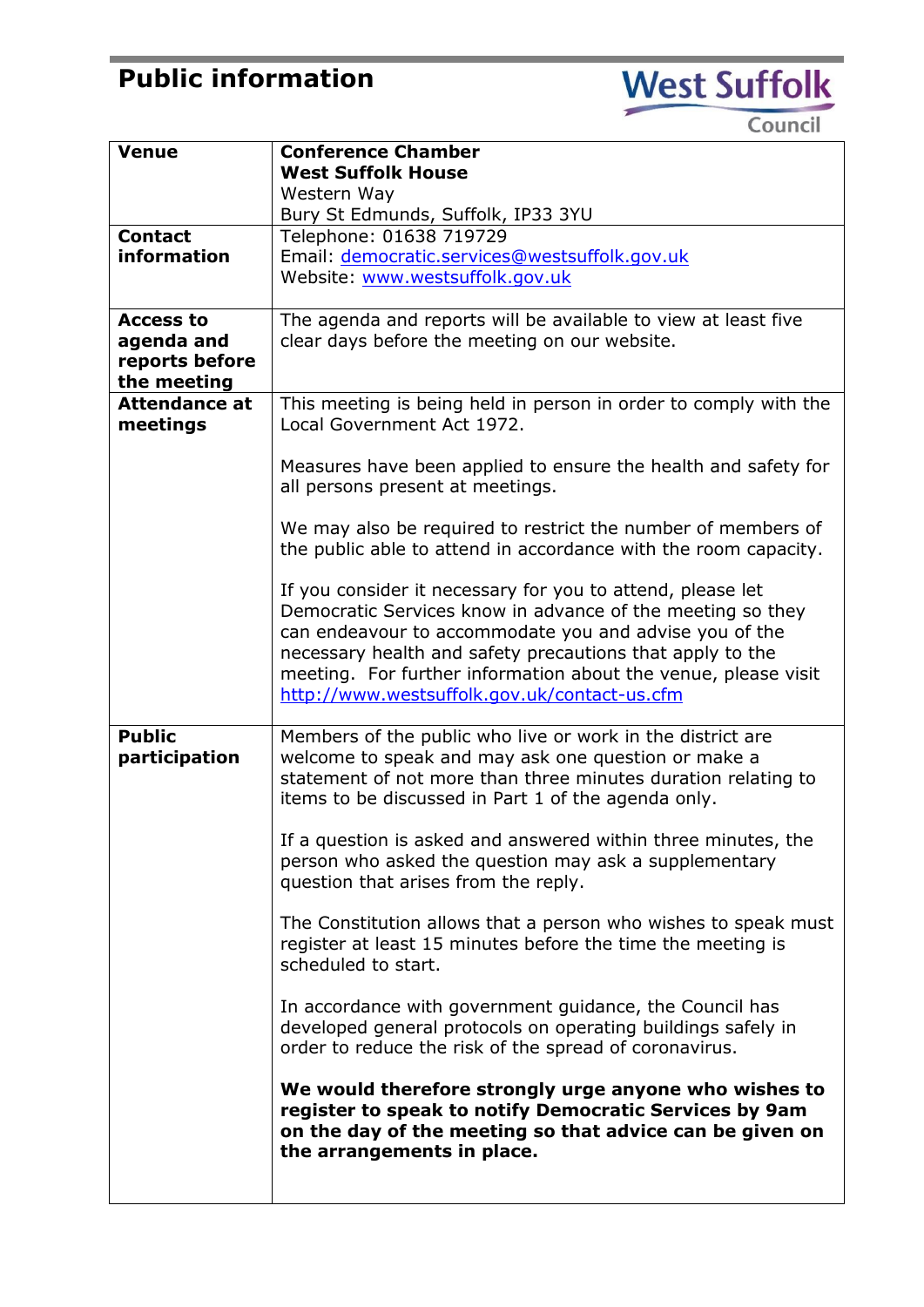|                                       | There is an overall time limit of 15 minutes for public speaking,<br>which may be extended at the Chair's discretion                                                                                                                                                                                                                                                                                                                                                                                                                                                   |  |  |
|---------------------------------------|------------------------------------------------------------------------------------------------------------------------------------------------------------------------------------------------------------------------------------------------------------------------------------------------------------------------------------------------------------------------------------------------------------------------------------------------------------------------------------------------------------------------------------------------------------------------|--|--|
| <b>Accessibility</b>                  | If you have any difficulties in accessing the meeting, the<br>agenda and accompanying reports, including for reasons of a<br>disability or a protected characteristic, please contact<br>Democratic Services at the earliest opportunity using the<br>contact details provided above in order that we may assist you.                                                                                                                                                                                                                                                  |  |  |
| <b>Recording of</b><br>meetings       | The Council may record this meeting and permits members of<br>the public and media to record or broadcast it as well (when the<br>media and public are not lawfully excluded).<br>Any member of the public who attends a meeting and objects to<br>being filmed should advise the Committee Administrator who<br>will instruct that they are not included in the filming.                                                                                                                                                                                              |  |  |
| <b>Personal</b><br><b>Information</b> | Any personal information processed by West Suffolk Council<br>arising from a request to speak at a public meeting under the<br>Localism Act 2011, will be protected in accordance with the<br>Data Protection Act 2018. For more information on how we do<br>this and your rights in regards to your personal information and<br>how to access it, visit our website:<br>https://www.westsuffolk.gov.uk/Council/Data_and_information/<br>howweuseinformation.cfm or call Customer Services: 01284<br>763233 and ask to speak to the Information Governance<br>Officer. |  |  |

,我们也不会有什么。""我们的人,我们也不会有什么?""我们的人,我们也不会有什么?""我们的人,我们也不会有什么?""我们的人,我们也不会有什么?""我们的人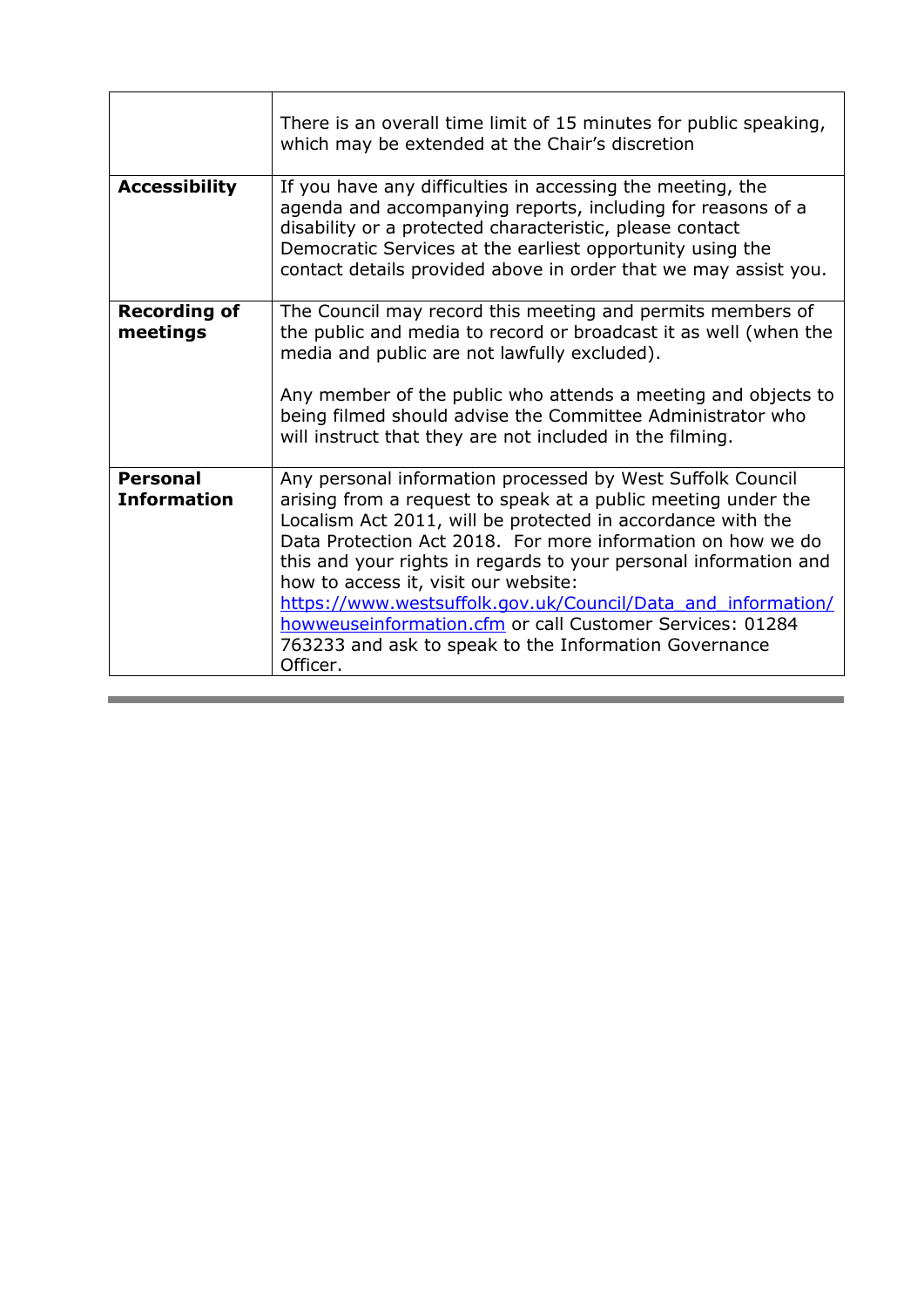## **Agenda**

### **Procedural matters**

#### **1. Substitutes**

Any member who is substituting for another member should so indicate, together with the name of the relevant absent member.

#### **2. Apologies for absence**

#### **3. Minutes 1 - 14**

To confirm the minutes of the meeting held on 18 November 2021 (copy attached.)

#### **4. Declarations of interest**

Members are reminded of their responsibility to declare any pecuniary or local non-pecuniary interest which they have in any item of business on the agenda **no later than when that item is reached** and, when appropriate, to leave the meeting prior to discussion and voting on the item.

### **Part 1 – public**

#### **5. Public participation**

Members of the public who live or work in the district are welcome to speak and may ask one question or make a statement of not more than three minutes duration relating to items to be discussed in Part 1 of the agenda only. If a question is asked and answered within three minutes, the person who asked the question may ask a supplementary question that arises from the reply.

In accordance with government guidance, the Council has developed general protocols on operating buildings safely in order to reduce the risk of the spread of coronavirus and will apply to members of the public registered to speak. **We would therefore strongly urge anyone who wishes to register to speak to notify Democratic Services by 9am on the day of the meeting so that advice can be given on the arrangements in place.** There is an overall limit of 15 minutes for public speaking, which may be extended at the Chair's discretion.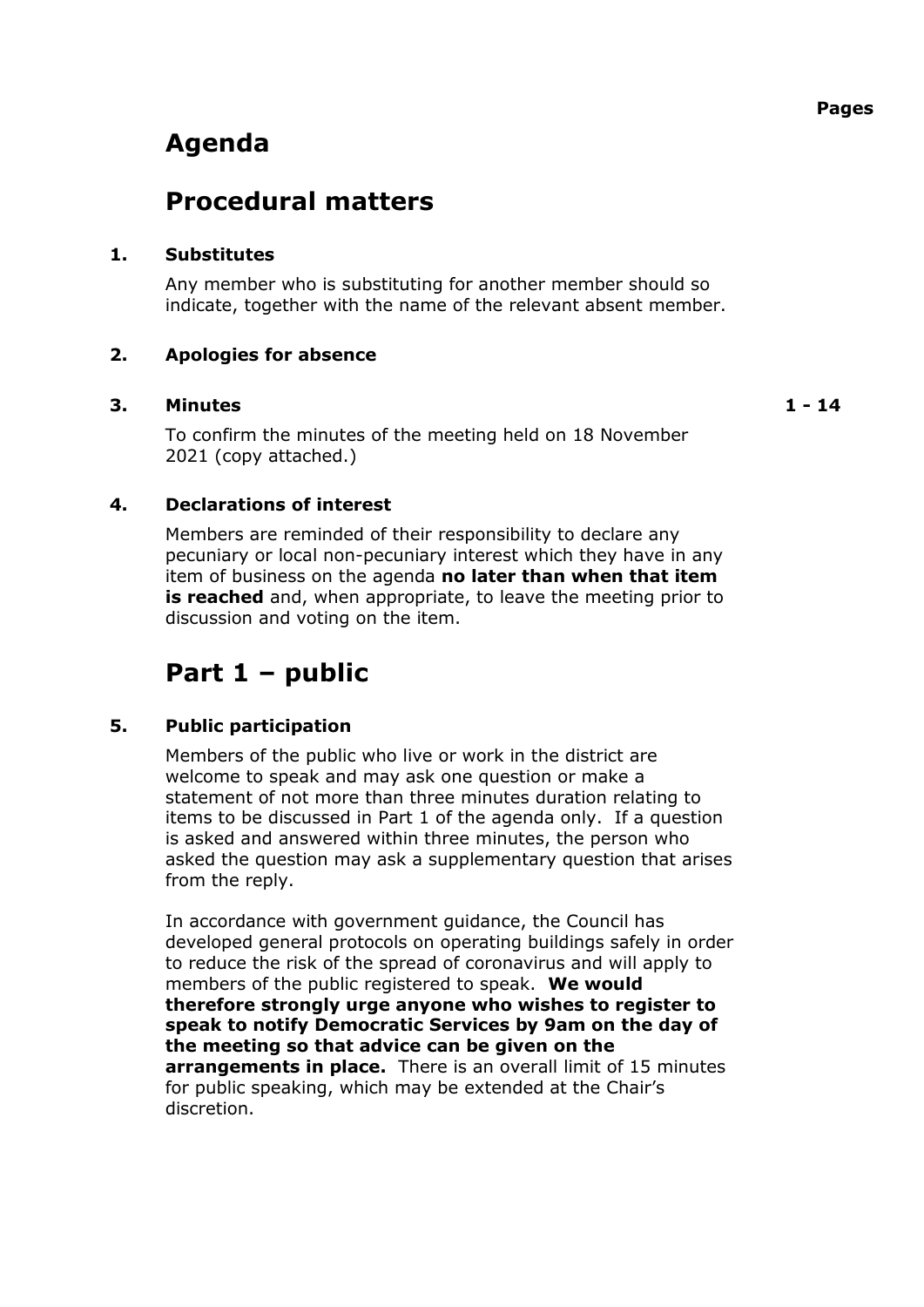| 6.  | Ernst and Young - Auditor's Annual Report 2020 to 2021<br>Report number: PAS/WS/22/001                                                                                                                                                                                                                                                                                                       | $15 - 46$   |
|-----|----------------------------------------------------------------------------------------------------------------------------------------------------------------------------------------------------------------------------------------------------------------------------------------------------------------------------------------------------------------------------------------------|-------------|
| 7.  | <b>Delivering a Sustainable Medium-Term Budget</b><br>Report number: PAS/WS/22/002                                                                                                                                                                                                                                                                                                           | $47 - 66$   |
| 8.  | <b>Treasury Management Report (December 2021)</b><br>Report number: FRS/WS/22/001 was considered by the<br>Financial Resilience Sub-Committee on 17 January 2022.<br>The Service Manager (Finance and Performance) will update the<br>Committee verbally on any issues or recommendations arising<br>from the consideration of this report.                                                  | $67 - 82$   |
| 9.  | Financial Resilience - Strategy Statement 2022 to 2023<br>and Treasury Management Code of Practice<br>Report number: FRS/WS/22/002 was considered by the<br>Financial Resilience Sub-Committee on 17 January 2022.<br>The Service Manager (Finance and Performance) will update the<br>Committee verbally on any issues or recommendations arising<br>from the consideration of this report. | $83 - 140$  |
| 10. | Work programme update<br>Report number: PAS/WS/22/003                                                                                                                                                                                                                                                                                                                                        | $141 - 144$ |
| 11. | 2021-2022 Performance Report (Quarter 3)<br>Report number: PAS/WS/22/004                                                                                                                                                                                                                                                                                                                     | $145 - 208$ |
| 12. | <b>Exclusion of press and public</b><br>To consider whether the press and public should be excluded<br>denotes a filmer of a constitution of the set of a line of a line of the constitution of the field of the line                                                                                                                                                                        |             |

during the consideration of the following item because it is likely, in view of the nature of the business to be transacted or the nature of the proceedings, that if members of the public were present during the items, there would be disclosure to them of exempt categories of information as prescribed in Part 1 of Schedule 12A of the Local Government Act 1972, and indicated against each item and, in all circumstances of the case, the public interest in maintaining the exemption outweighs the public interest in disclosing the information.

### **Part 2 – exempt**

#### **13. 2021-2022 Performance Report (Quarter 3): Exempt Appendix J: Aged Debt Over 90 Days Monitoring (paragraphs 1 and 2)**

**209 - 210**